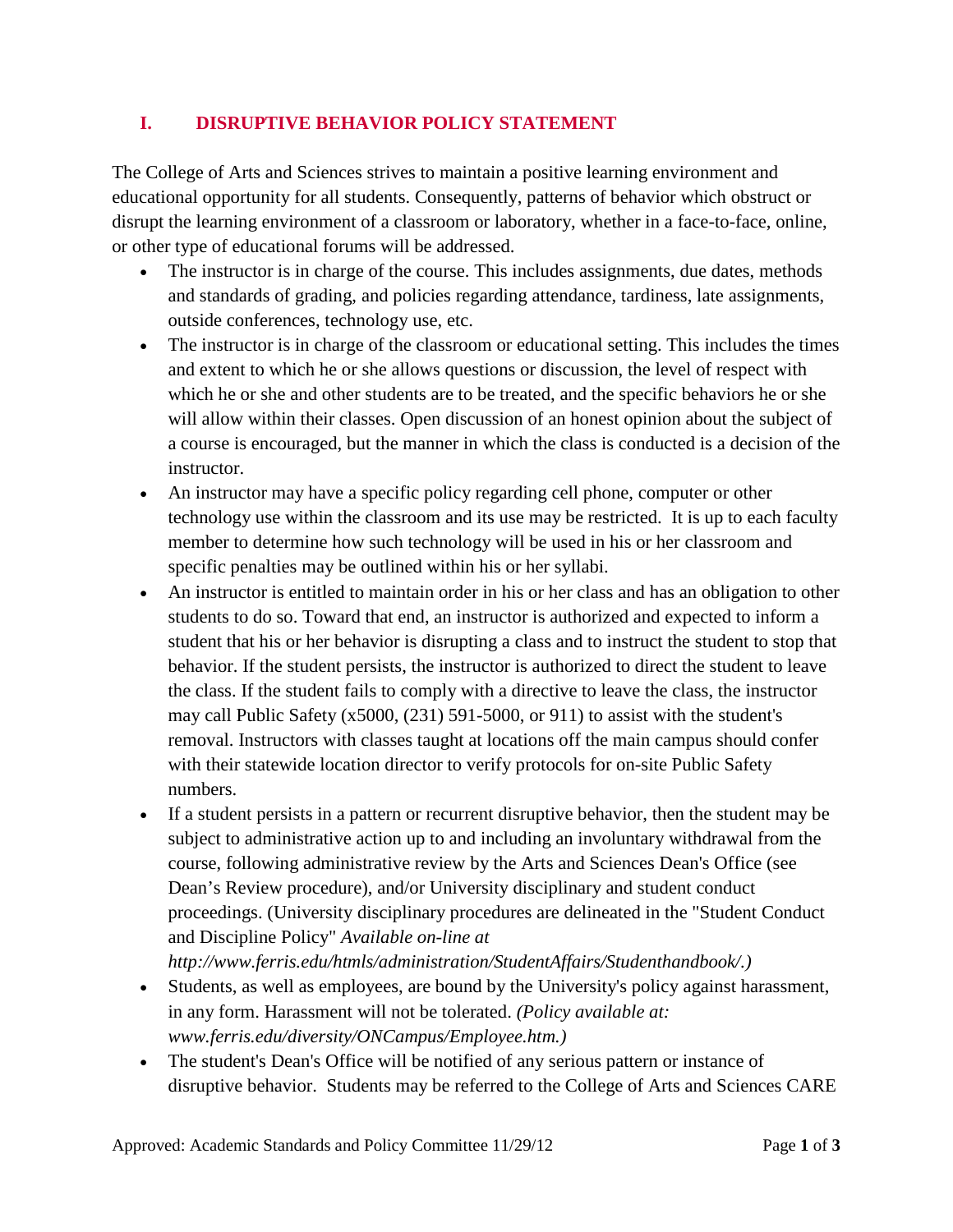Team, the University Behavior Review Team or Threat Assessment Team, the Dean of Student Life, Office of Student Conduct, or other appropriate referral resource.

## **II. GUIDELINES FOR INSTRUCTORS AND OTHER PERSONNEL**

- *You may lower a student's grade for being disruptive* (e.g., from a "B" to a "C") *only to the extent that you have incorporated quality of class participation into your grading system for all students.* (Note: Academic misconduct, which is covered by other regulations, can be a legitimate basis for lowering a grade or failing the student. See University's Academic Misconduct Policy (Available online at: *http://www.ferris.edu/HTMLS/administration/studentaffairs/judicial/faculty\_resources/ac ademicmisconduct.htm*)
- Please review the University's Policy on Student Conduct *(Available on-line at http://www.ferris.edu/htmls/administration/StudentAffairs/Studenthandbook/.)* so that you are fully aware of both the student's responsibility for appropriate conduct and the University's disciplinary procedures pertaining thereto.
- If you have specific behavioral expectations for your classes, you are strongly encouraged to include these in your syllabus and/or review them with all students at the beginning of the term.
- When disruptive behavior occurs in class or another educational setting (e.g., computer lab, tutoring room):
	- o Confront it directly and simply. Note: Depending on the situation, this may be a discussion best had one-on-one at a later time.
	- o Label the behavior as disruptive.
	- o Tell the student to stop the behavior. Example: "*Your throwing spit balls is disrupting the class. Please stop*." Or "*Your talking is interfering with my ability to lecture, and it is disrupting the class. Please stop or I will ask you to leave the room.*" *Or "Your texting is being rude and disrespectful. It is against course policy so please put your phone away."*
	- o It is best to respond early, while you are most likely to be able to do so with little emotion.
- If the student does not stop, do ask the student to leave the room. Make a note of that (e.g., on your grade book or office calendar). Do not tell the student he or she cannot return to class at a later session, however, as this violates University policy.
	- o If the student refuses to leave, either dismiss the class or excuse yourself for a few minutes and call Public Safety (extension x5000, (231) 591-5000, or 911) from a nearby office or courtesy phone, or use the phones available in the labs or classrooms.